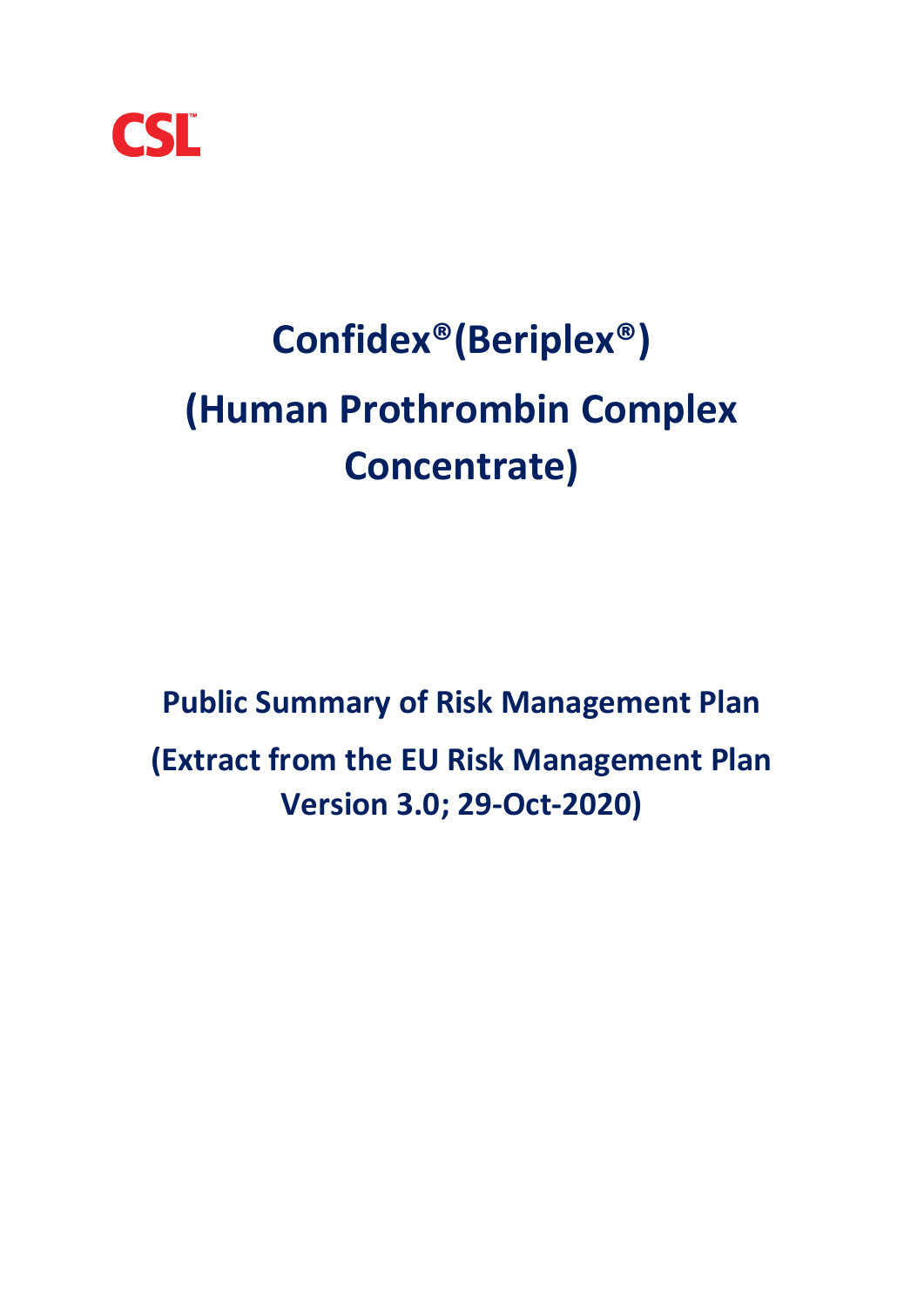### **Part VI: Summary of the risk management plan**

#### **Summary of Risk Management Plan for Beriplex P/N (Human Prothrombin Complex Concentrate)**

This is a summary of the risk management plan (RMP) for Beriplex. The RMP details important risks of Beriplex, how these risks can be minimized, and how more information will be obtained about Beriplex's risks and uncertainties (missing information).

Beriplex's summary of product characteristics (SmPC) and its package leaflet give essential information to healthcare professionals and patients on how Beriplex should be used.

#### **I. The medicine and what it is used for**

Beriplex is authorized for treatment and perioperative prophylaxis of bleeding in acquired deficiency of the prothrombin complex coagulation factors and in some countries congenital deficiency of any of the vitamin K-dependent coagulation factors (see SmPC for the full indication). It contains Prothrombin Complex Concentrate (Human) as the active substance and it is given by injection.

#### **II. Risks associated with the medicine and activities to minimize or further characterize the risks**

Important risks of Beriplex, together with measures to minimize such risks and the proposed studies for learning more about Beriplex's risks, are outlined below.

- Measures to minimize the risks identified for medicinal products can be:
- Specific information, such as warnings, precautions, and advice on correct use, in the package leaflet and SmPC addressed to patients and healthcare professionals;
- Important advice on the medicine's packaging;
- The authorized pack size the amount of medicine in a pack is chosen so to ensure that the medicine is used correctly;
- The medicine's legal status the way a medicine is supplied to the patient (e.g. with or without prescription) can help to minimize its risks.

Together, these measures constitute routine risk minimization measures.

In addition to these measures, information about adverse reactions is collected continuously and regularly analyzed including Periodic Safety Update Report (PSUR) assessment so that immediate action can be taken as necessary. These measures constitute routine pharmacovigilance activities.

If important information that may affect the safe use if Beriplex is not yet available, it is listed under 'missing information' below.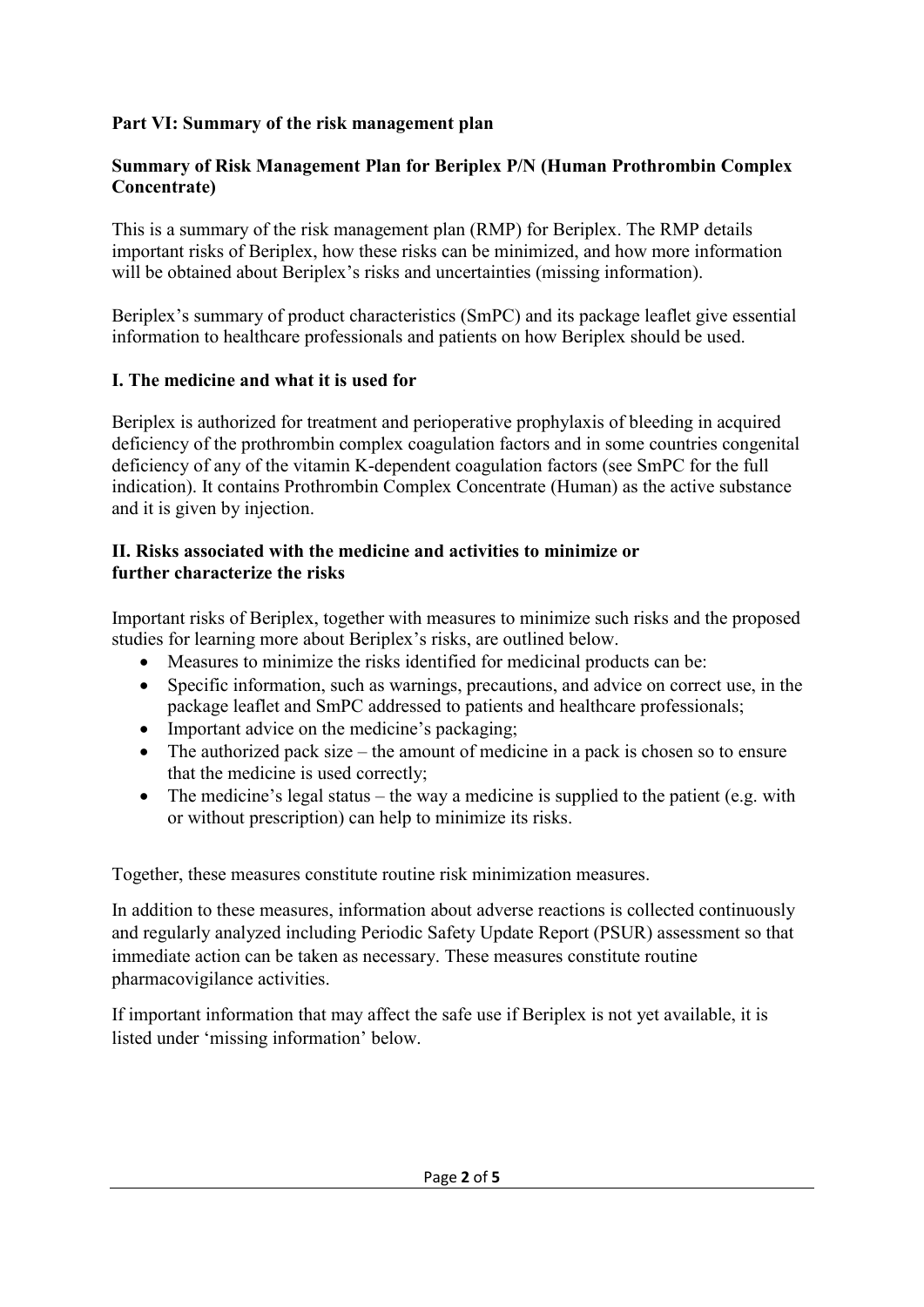# **II.A List of important risks and missing information**

Important risks of Beriplex are risks that need special risk management activities to further investigate or minimize the risk, so that the medicinal product can be safely administered. Important risks can be regarded as identified or potential. Identified risks are concerns for which there is sufficient proof of a link with the use of Beriplex. Potential risks are concerns for which an association with the use of this medicine is possible based on available data, but this association has not been established yet and needs further evaluation. Missing information refers to information on the safety of the medicinal product that is currently missing and needs to be collected (eg, on the long-term use of the medicine);

| List of important risks and missing information |                                   |
|-------------------------------------------------|-----------------------------------|
| Important identified risks                      | Thromboembolic events             |
| Important potential risks                       | Transmission of infectious agents |
| Missing information                             | • Not applicable                  |

#### **II.B Summary of important risks**

| Important identified risk: Thromboembolic events |                                                 |
|--------------------------------------------------|-------------------------------------------------|
| Evidence for linking the risk to the             | Thromboembolic events (TEEs) are a              |
| medicine                                         | known class effect for plasma derived           |
|                                                  | coagulation factor products. It is established  |
|                                                  | that reversal of anticoagulant therapy with     |
|                                                  | Prothrombin Complex Concentrates (or any        |
|                                                  | other therapy) may be associated with TEEs      |
|                                                  | as patients have a pre-existing risk for        |
|                                                  | TEEs; however, it is difficult to differentiate |
|                                                  | the risk of the therapy used for                |
|                                                  | anticoagulant reversal from the underlying      |
|                                                  | risk of thrombosis, which initially required    |
|                                                  | anticoagulation. Cases reporting TEEs have      |
|                                                  | been received from multiple sources             |
|                                                  | including clinical trials, post-marketing       |
|                                                  | data, and published literature. There have      |
|                                                  | been reported cases with Beriplex which         |
|                                                  | provided evidence of a causal association.      |
| Risk factors and risk groups                     | Lack of anticoagulation in patients with        |
|                                                  | existing thromboembolic risks is considered     |
|                                                  | a major risk factor contributing to TEEs.       |
|                                                  |                                                 |
|                                                  | Cardiovascular risk factors (coronary heart     |
|                                                  | disease, myocardial infarction (MI), cardiac    |
|                                                  | valve disease, artificial cardiac valves and    |
|                                                  | atrial fibrillation).                           |
|                                                  |                                                 |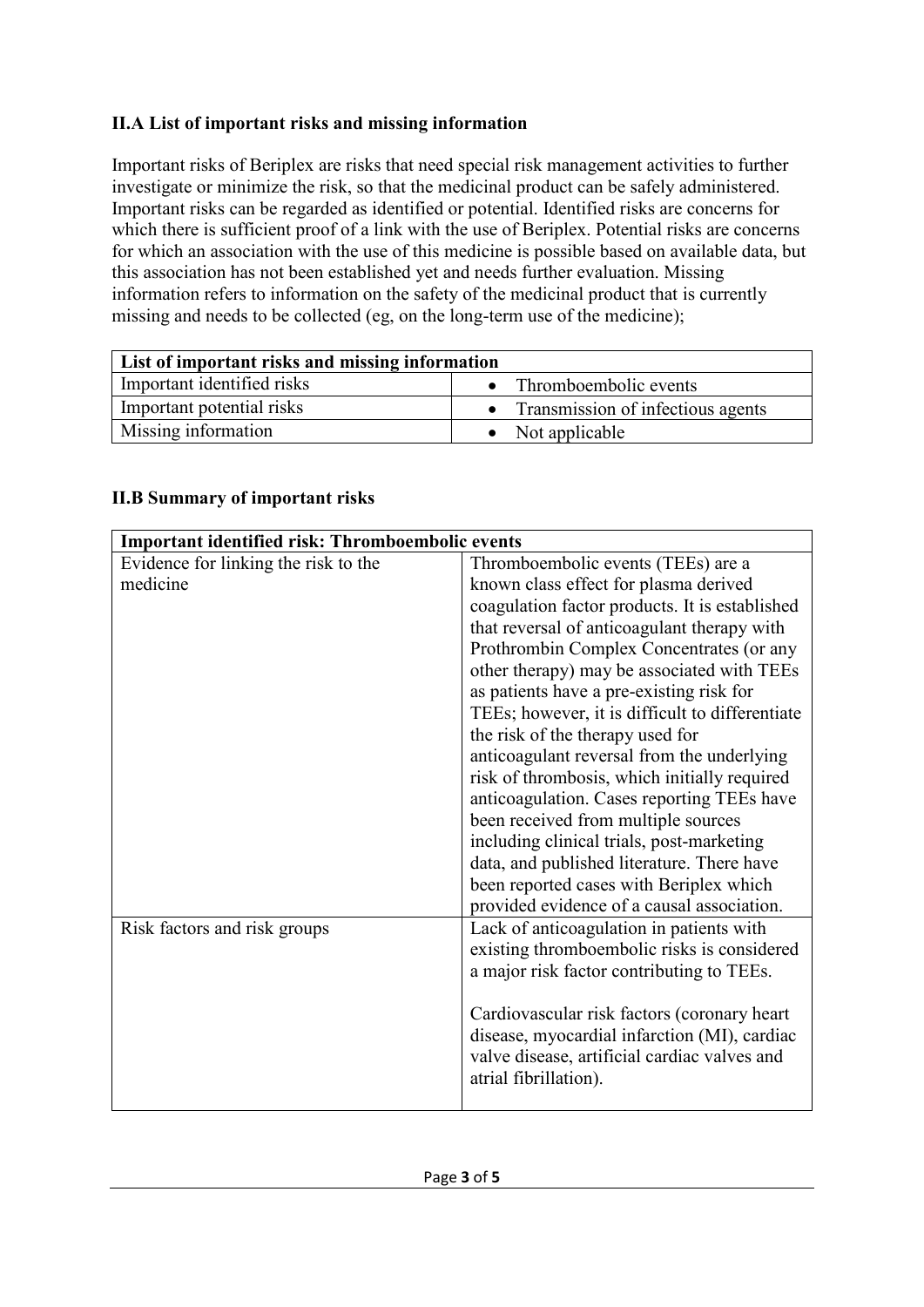|                                            | Risk factors for thrombosis include<br>smoking, age, immobility, postoperative<br>status, and liver disease.                          |
|--------------------------------------------|---------------------------------------------------------------------------------------------------------------------------------------|
|                                            | Risk factors due to serious medical<br>situations of bleeding conditions.                                                             |
| Risk minimization measures                 | Routine risk minimization measures:<br>• SmPC Section $4.4$<br>• SmPC Section $4.8$<br>Additional risk minimization measures:<br>None |
| Additional<br>pharmacovigilance activities | Additional pharmacovigilance activities:<br>FDA post-marketing requirement<br>study, BE1116-4001                                      |

| <b>Important potential risk: Transmission of infectious agents</b> |                                               |
|--------------------------------------------------------------------|-----------------------------------------------|
| Evidence for linking the risk to the                               | The potential for transmitting infectious     |
| medicine                                                           | agents is a known class effect of all         |
|                                                                    | blood/plasma-driven products. Cases of        |
|                                                                    | suspected viral transmission have been        |
|                                                                    | reported for Beriplex from multiple sources   |
|                                                                    | including post-marketing data and published   |
|                                                                    | literature, however none are confirmed        |
|                                                                    | cases of virus transmission. For this reason, |
|                                                                    | the potential for transmission of infectious  |
|                                                                    | agents is considered an important potential   |
|                                                                    | risk for Beriplex.                            |
| Risk factors and risk groups                                       | Hepatitis B and C are increased with          |
|                                                                    | exposure to other blood products and          |
|                                                                    | increased in intravenous drug users and       |
|                                                                    | homosexuals.                                  |
|                                                                    | Parvovirus B19 is a common infectious         |
|                                                                    | pathogen in humans and is acquired during     |
|                                                                    | childhood.                                    |
| Risk minimization measures                                         | Routing risk minimization measures:           |
|                                                                    | SmPC Section 4.4                              |
|                                                                    | Additional risk minimization measures:        |
|                                                                    | None                                          |
| Additional                                                         | Additional pharmacovigilance activities:      |
| pharmacovigilance activities                                       | None                                          |